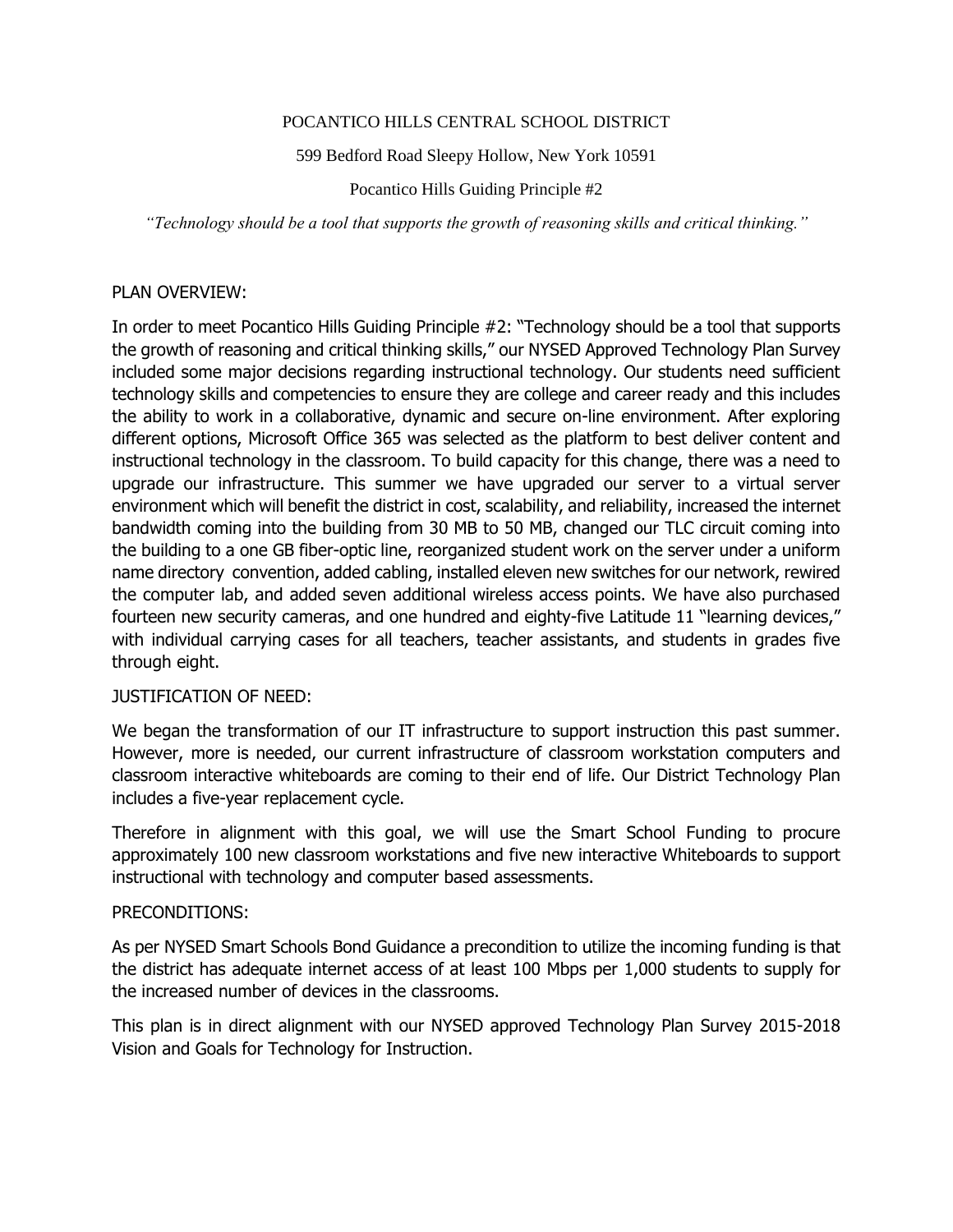PURCHASE PLAN:

The District plans to purchase approximately 100 Dell OptiPlex 9020 workstations and five new SMART SPNL 6065 Interactive Whiteboards. These workstation units will have eight GB of RAM and solid state hard drives. These devices are top of the line and will serve the District for many years. The New Smart Interactive Whiteboard is a flat panel all in one unit with multi-touch interactivity, multiple students can work together or independently at the panel with fingers or a pen. The 6065 recognizes multiple pen users, so two users can write and draw in different colored digital ink, simultaneously.



### ALLOCATION OF FUNDS:

| Category                       | <b>Sub-Allocation</b> |
|--------------------------------|-----------------------|
| <b>Interactive Whiteboards</b> | \$21,145.00           |
| <b>Computer Servers</b>        | 0                     |
| <b>Desktop Computers</b>       | \$80,000.00           |
| <b>Laptop Computers</b>        | 0                     |
| <b>Tablet Computers</b>        | 0                     |
| <b>Other Costs</b>             | 0                     |
| <b>Sub-Total</b>               | 101,145               |

# PLAN GOALS:

The purchase of these 100 new classroom workstations and five interactive whiteboards will significantly increase student access to technology, online access, and collaborative studentcentered learning opportunities. Students in a particular class can access independent content and contribute at their own pace to classroom discussions and activities. Teachers and students will be able to leverage online content that appeals to the individual abilities, need, and interests of each student as each student will have access to their own device during a class sessions. Additionally, students will be able to share findings and thoughts in a collaborative environment in real-time.